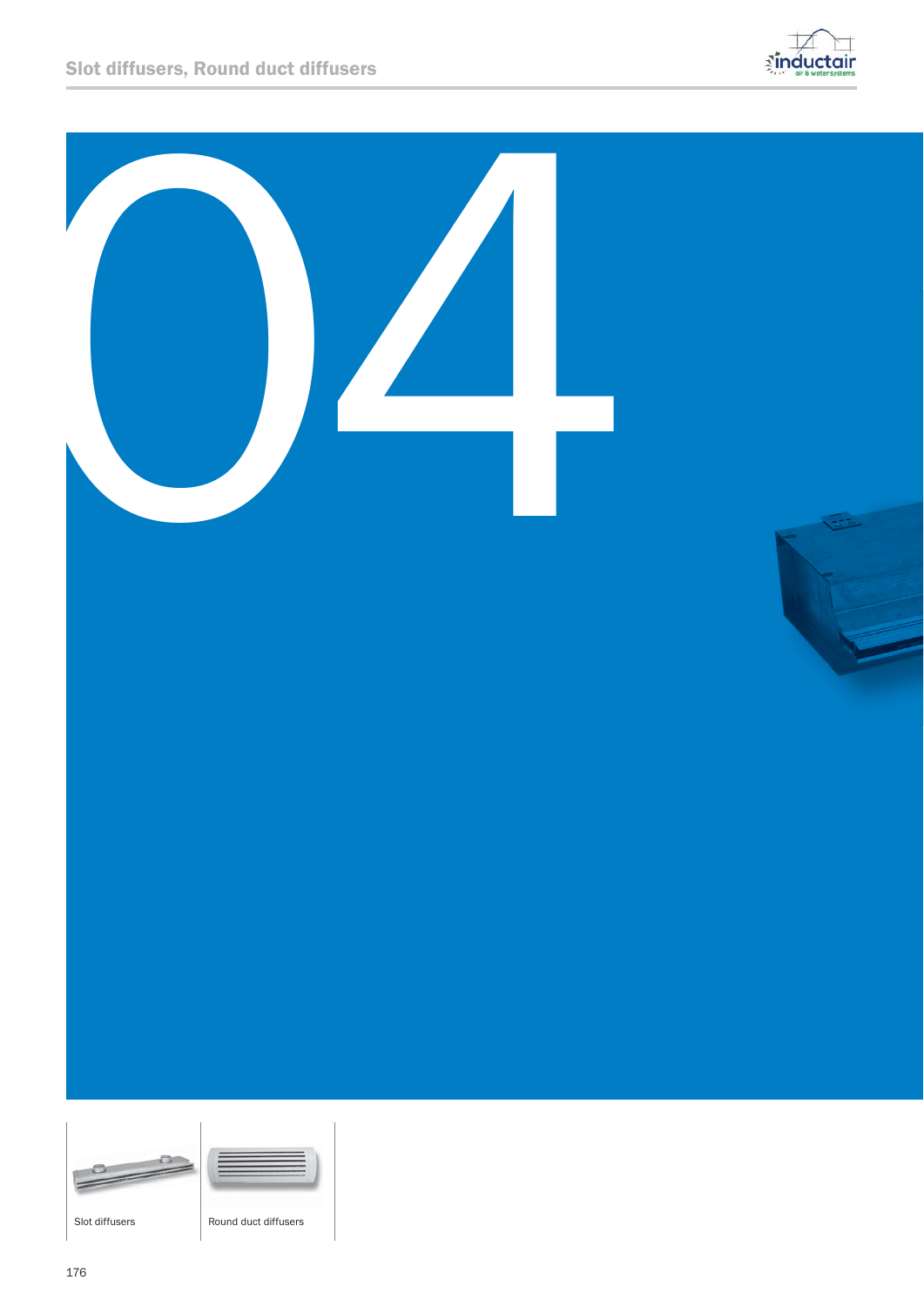

# Slot diffusers LD-17, LD-18

#### Application

Slot diffusers LD-17 and LD-18 are designed for supply of cold or warm air in rooms with a height between 2.5 m and 4 m. They allow easy setting of air deflectors for different modes of operation and can be mounted to ceiling or wall.

#### Description

LD-17 and LD-18 slot diffusers are designed in 1, 2, 3 and 4-slot versions. The unit's front consists of anodised alumini um profiles (on customer's request, these can be powder painted in RAL 9010 or another colour). The individually adjustable air deflectors are made of plastic in white (RAL 9010) or black (RAL 9005) colour). Plenum box is made of galvanised sheet steel. Slot diffusers LD-17 and LD-18 are made in standard lengths: from 200 up to 2000 mm with a  $100$  mm step (any length available upon request).

Nominal air volume per 1 m of slot:

LD-17 - 150 m<sup>3</sup>/h LD-18 - 200 m<sup>3</sup>/h  $(\Delta p_t = 30 \text{ Pa}, \text{ NR} = 35 \text{ dB})$ 

2. Inlet spigot



F A b E  $\bigcap$  $8)$  $\binom{3}{ }$  $\binom{4}{4}$  $\binom{5}{ }$  $\circledcirc$  6  $25$  b 18  $\frac{1}{2}$ ØD  $\tilde{E}$ ᆂ H1 **1.** Plenum box  $\overline{B}$  60 3. Volume control damper 4. Side section 5. Cylindrical deflector 6. Intermediate section 7. Connecting bar 8. Insulation (entire outside surface of the plenum box)

| LD-17<br>$b = 15$ |       |       |     |     |     |     |                |
|-------------------|-------|-------|-----|-----|-----|-----|----------------|
| No. of slots      | А     |       | Е   | В   | Н   | H1  | H <sub>2</sub> |
|                   | 45.5  | 34.5  | 65  | 107 | 220 | 263 | 203.5          |
| $\mathbf{2}$      | 78.5  | 67.5  | 98  | 139 | 230 | 273 | 213.5          |
| 3                 | 111.5 | 100.5 | 131 | 172 | 250 | 293 | 233.5          |
| 4                 | 144.5 | 133.5 | 164 | 205 | 290 | 333 | 273.5          |

| $LD-18$<br>$b = 26.5$ |       |       |       |     |     |                |                |
|-----------------------|-------|-------|-------|-----|-----|----------------|----------------|
| No. of slots          | А     |       | Е     | B   | н   | H <sub>1</sub> | H <sub>2</sub> |
|                       | 57.0  | 46.0  | 76.5  | 118 | 233 | 276            | 216.5          |
| $\mathbf{2}$          | 101.0 | 90.5  | 121.0 | 162 | 253 | 296            | 236.5          |
| 3                     | 146.0 | 135.0 | 165.5 | 207 | 293 | 336            | 276.5          |
| 4                     | 190.5 | 179.5 | 210.0 | 251 | 318 | 361            | 301.5          |

VENTILATING GRILLES, VENTILATING VALVES

'ENTILATING GRILLE!<br>VENTILATING VALVES

CIRCULAR DIFFUSERS, SQUARE DIFFUSERS

SWIRL DIFFUSERS, VARIABLE SWIRL **DIFFUSERS** 

> SLOT DIFFUSERS, ROUND DUCT DIFFUSERS

ROUND DUCT DIFFUSERS SLOT DIFFUSERS,

AIR DISPLACEMENT UNITS

্ৰ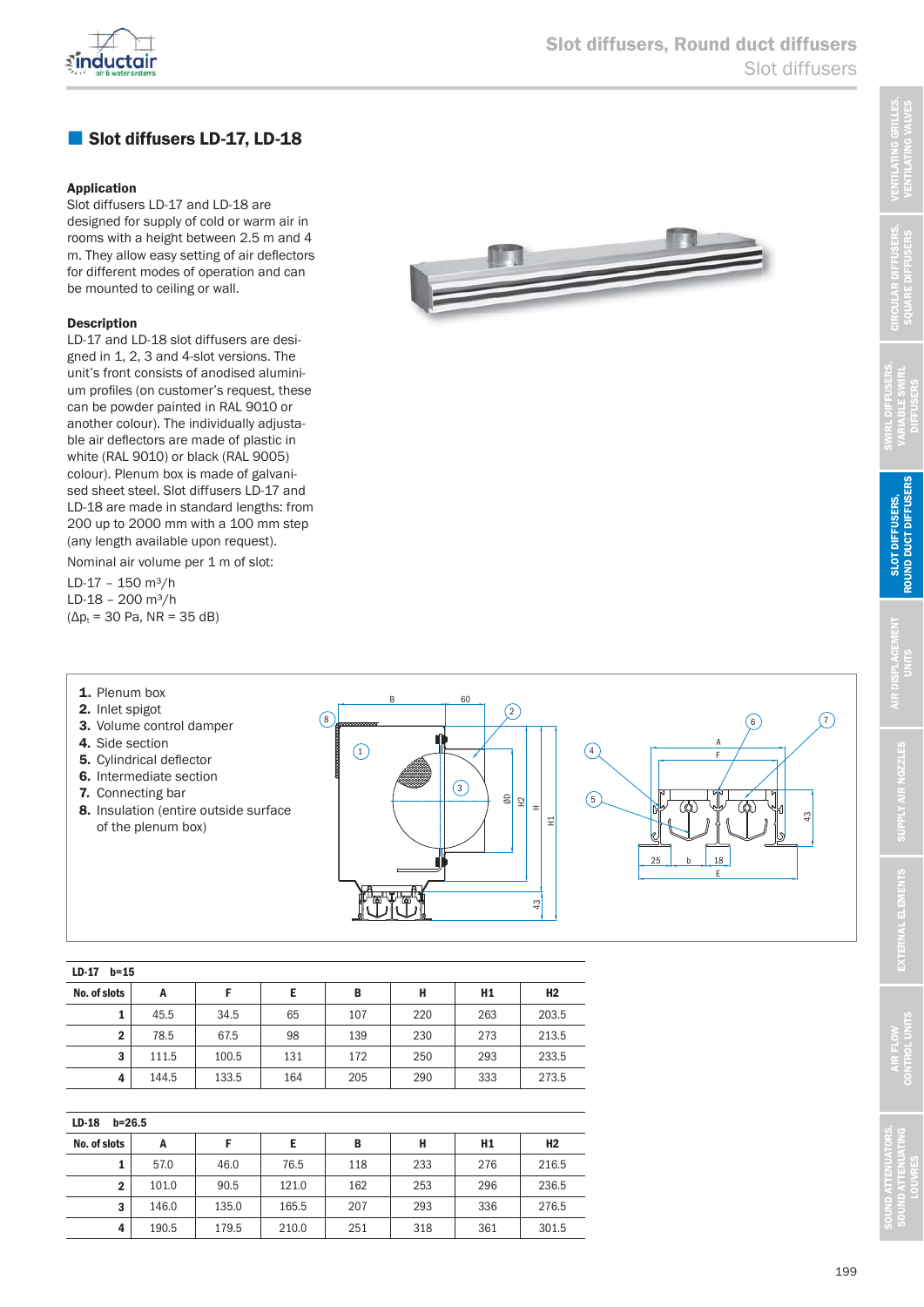

# Number and diameter of inlet spigots

|                           |         | 300 to 1000 |         | 1100 to 1500                         | 1600 to 2000 |         |  |  |
|---------------------------|---------|-------------|---------|--------------------------------------|--------------|---------|--|--|
| <b>Number</b><br>of slots |         |             |         | Number and diameter of inlet spigots |              |         |  |  |
|                           | $LD-17$ | $LD-18$     | $LD-17$ | $LD-18$                              | $LD-17$      | $LD-18$ |  |  |
|                           | 1x98    | 1x123       | 2x98    | 2x123                                | 2x123        | 2x138   |  |  |
| $\mathbf{2}$              | 1x138   | 1x158       | 2x123   | 2x138                                | 2x138        | 2x158   |  |  |
| 3                         | 1x158   | 1x198       | 2x138   | 2x158                                | 2x158        | 2x198   |  |  |
| 4                         | 1x198   | 1x223       | 2x158   | 2x198                                | 2x198        | 2x223   |  |  |

## Position of inlet spigots

| <b>Number</b><br>of spigots | <b>Standard length</b> | <b>Position of inlet</b><br>spigots |
|-----------------------------|------------------------|-------------------------------------|
|                             | 300-1000               | L/2                                 |
| 2                           | 1100-1500              | $J = 300$                           |
| 2                           | 1600-2000              | $I = 400$                           |



### Slot diffuser face plate designs

Slot diffuser face plates are made of linear or angular ended sections, which allow the diffusers to be joined at different angles.





## Joining diffusers together in length

Joining in length requires connecting pla tes (the total length of combined diffusers is not limited).

### End seals

End seals are components of the diffuser face plate. They are available in two designs:

- as an angle piece  $(E on both ends,$ ET – on one end only) or
- plates ( $F -$  on both ends,  $FT -$  on one end only).

The connecting strip-section has no end anglepieces or plates seals (designation T).





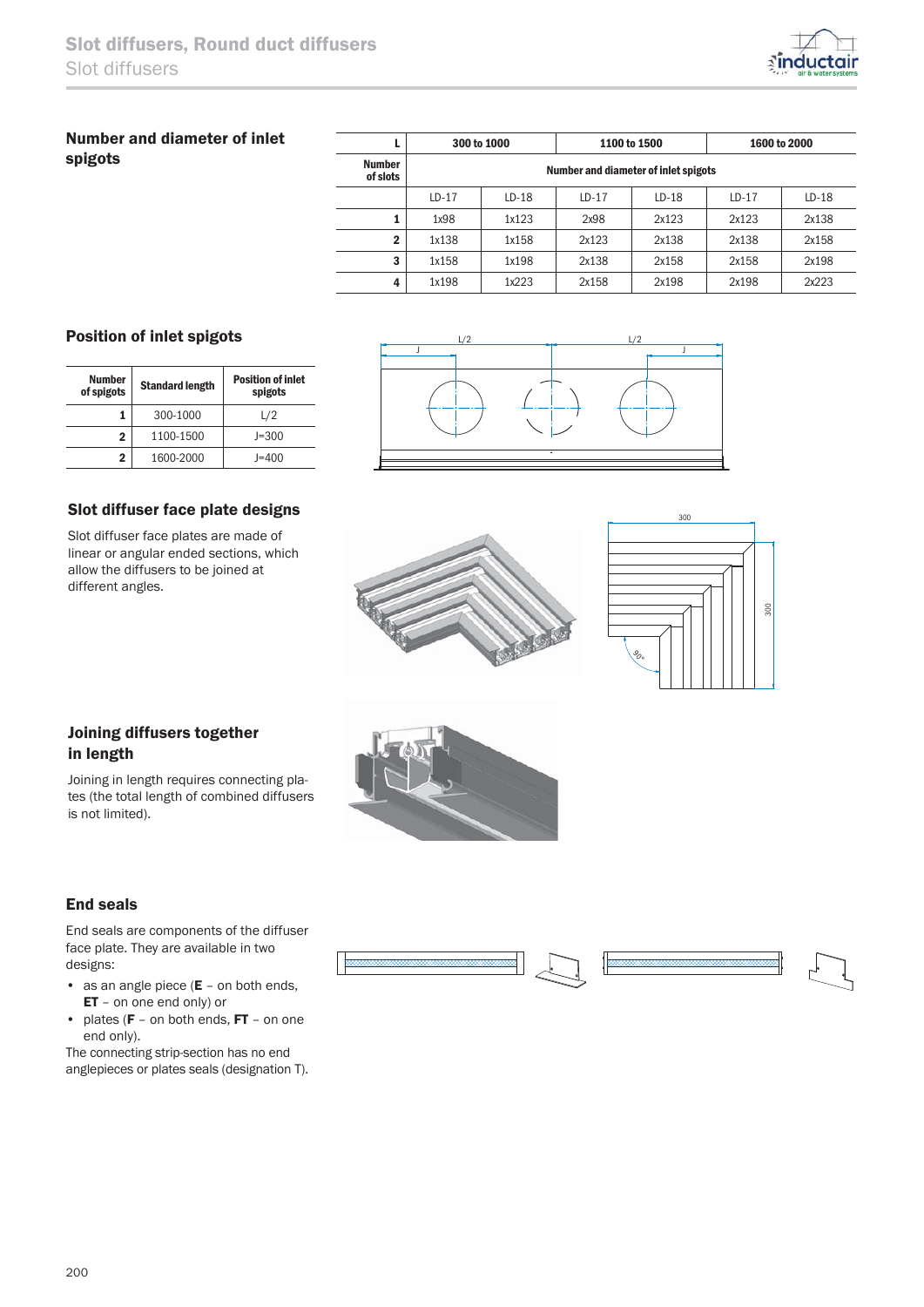



Different settings of the two slot model (similar combinations are possible also for diffusers with more slots).

201

SOUND ATTENUATORS,<br>SOUND ATTENUATING<br>LOUVRES

**DIFFUSERS**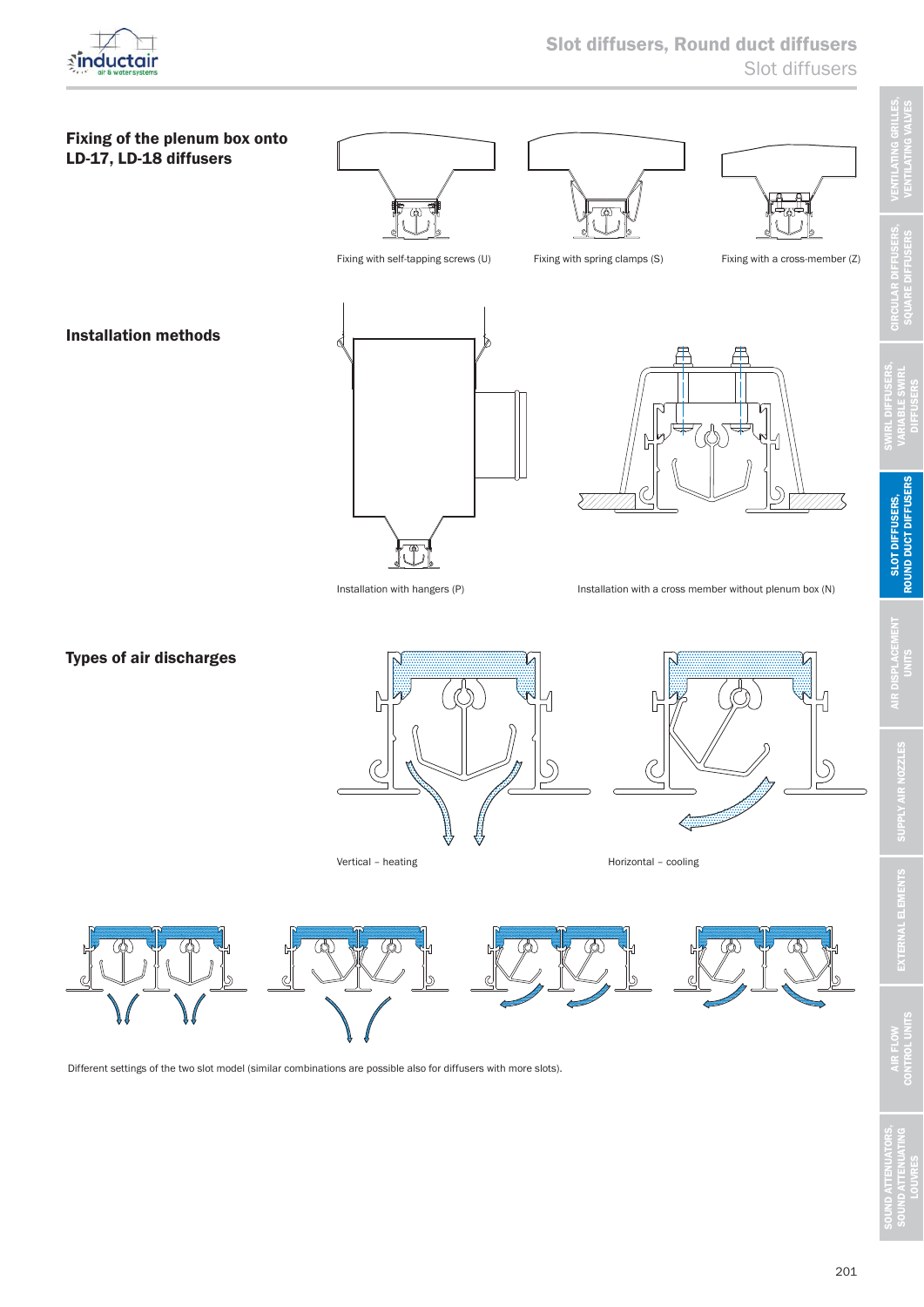



- When installing in cooling ceilings, consult the manufacturer.
- Versions with insulation on the inside of the plenum box are also available.

### Quick selection diagram:  $L_{WA}$  < 35 dB(A)

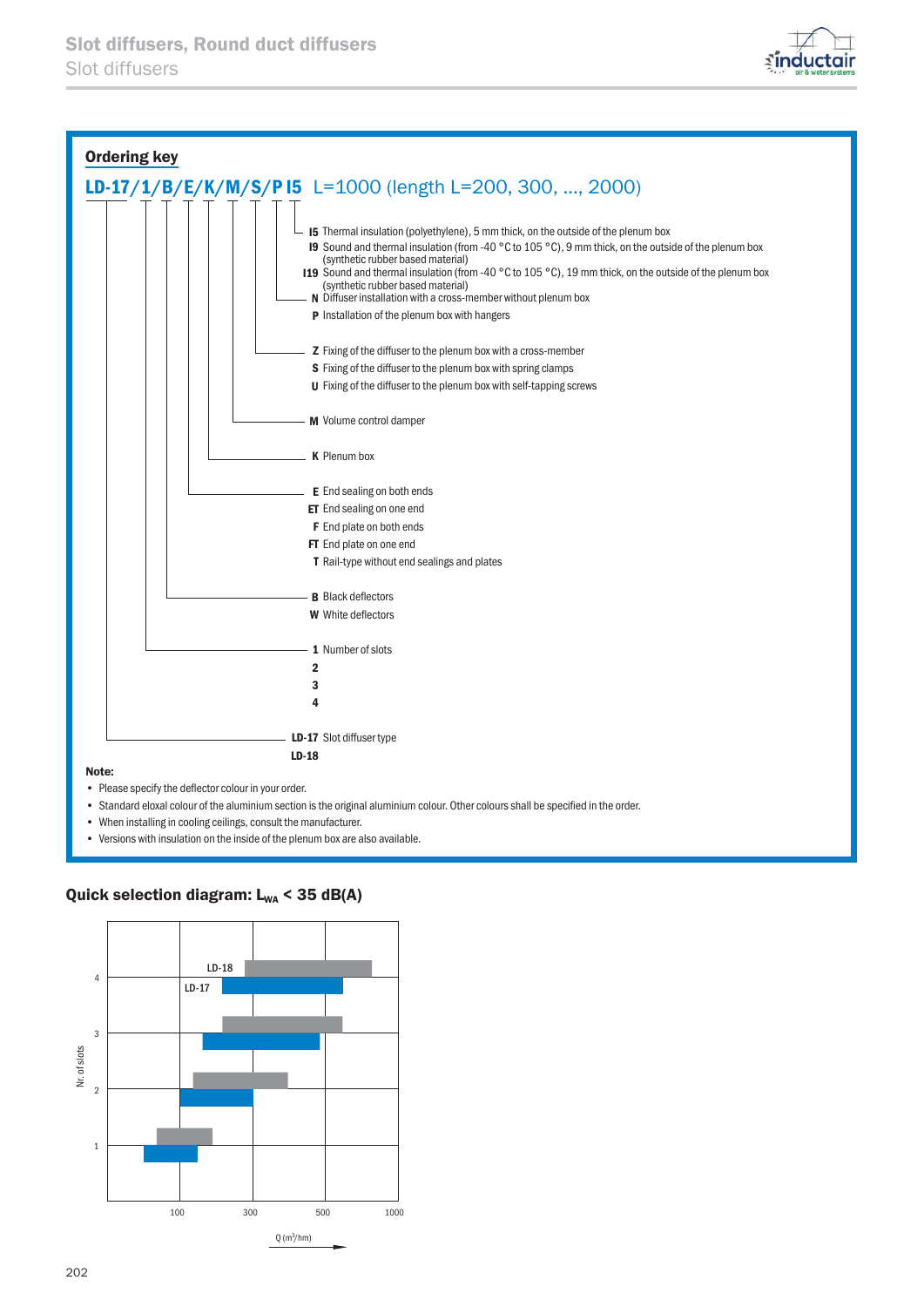

## Sound power level, pressure drop and throw distances

### LD-17 horizontal discharge

|                    |                             | [1/s]          | 13.9   | 27.8           | 41.7  | 55.6           | 83.3           | 111.1          | 138.9 | 166.7 | 194.4 | 222.2 | 250.0 | 277.8 | 333.3 |
|--------------------|-----------------------------|----------------|--------|----------------|-------|----------------|----------------|----------------|-------|-------|-------|-------|-------|-------|-------|
| <b>Type</b>        | Q                           | $[m^3/h]$      | 50     | 100            | 150   | 200            | 300            | 400            | 500   | 600   | 700   | 800   | 900   | 1000  | 1200  |
|                    | $L_{WA}$                    | $[dB(A)]$      | 32     | 47             |       |                |                |                |       |       |       |       |       |       |       |
| $LD-17/1$ L=500 mm | $\Delta p_t$                | [Pa]           | 13     | 42             |       |                |                |                |       |       |       |       |       |       |       |
|                    | $L_{0.2}$                   | [m]            | 5.6    | 6.6            |       |                |                |                |       |       |       |       |       |       |       |
|                    | $L_{\text{min}}$            | [m]            | 12.5   | $>15$          |       |                |                |                |       |       |       |       |       |       |       |
|                    | $L_{WA}$                    | [dB(A)]        | 27     | 35             | 43    | 50             |                |                |       |       |       |       |       |       |       |
| LD-17/1 L=1000 mm  | $\Delta p_t$                | [Pa]           | 8      | 27             | 56    | 95             |                |                |       |       |       |       |       |       |       |
|                    | $L_{0.2}$                   | [m]            | 6      | 6.5            | 6.7   | 6.8            |                |                |       |       |       |       |       |       |       |
|                    | $L_{min}$                   | [m]            | 12     | $>15$          | $>15$ | $>15$          |                |                |       |       |       |       |       |       |       |
|                    | $L_{WA}$                    | [dB(A)]        | $<$ 25 | 29             | 34    | 40             | 50             |                |       |       |       |       |       |       |       |
| LD-17/1 L=1500 mm  | $\Delta p_t$                | [Pa]           | 5      | 16             | 32    | 52             | 99             |                |       |       |       |       |       |       |       |
|                    | $L_{0.2}$                   | [m]            | 5.5    | 6.1            | 6.5   | 6.6            | 6.8            |                |       |       |       |       |       |       |       |
|                    | $L_{\text{min}}$            | [m]            | 4      | 12.5           | $>15$ | $>15$          | $>15$          |                |       |       |       |       |       |       |       |
|                    | $L_{WA}$                    | [dB(A)]        |        | $<$ 25         | 32    | 36             | 43             | 49             |       |       |       |       |       |       |       |
| LD-17/1 L=2000 mm  | $\Delta p_t$                | [Pa]           |        | $\overline{2}$ | 3     | 6              | 11             | 19             |       |       |       |       |       |       |       |
|                    | $L_{0.2}$                   | [m]            |        | 5.8            | 6.1   | 6.5            | 6.7            | 6.8            |       |       |       |       |       |       |       |
|                    | $L_{min}$                   | [m]            |        | 6.5            | 12.5  | 13             | $>15$          | $>15$          |       |       |       |       |       |       |       |
|                    | $L_{WA}$                    | [dB(A)]        | $<$ 25 | 34             | 42    | 50             |                |                |       |       |       |       |       |       |       |
| LD-17/2 L=500 mm   | $\Delta p_t$                | [Pa]           | 3      | 11             | 22    | 36             |                |                |       |       |       |       |       |       |       |
|                    | $L_{0.2}$                   | [m]            | 5      | 5.4            | 5.7   | 5.8            |                |                |       |       |       |       |       |       |       |
|                    | $L_{\text{min}}$            | [m]            | 11.5   | 14             | $>15$ | $>15$          |                |                |       |       |       |       |       |       |       |
|                    | $L_{WA}$                    | [dB(A)]        |        | 27             | 30    | 36             | 45             | 50             |       |       |       |       |       |       |       |
| LD-17/2 L=1000 mm  | $\Delta p_t$                | [Pa]           |        | $\overline{7}$ | 14    | 22             | 48             | 80             |       |       |       |       |       |       |       |
|                    | $L_{0.2}$                   | [m]            |        | 5.3            | 5.4   | 5.5            | 5.7            | 5.8            |       |       |       |       |       |       |       |
|                    | $L_{\text{min}}$            | [m]            |        | 8              | 13.2  | 13.4           | $>15$          | $>15$          |       |       |       |       |       |       |       |
|                    | $L_{WA}$                    | [dB(A)]        |        |                | 26    | 30             | 36             | 42             | 46    | 52    |       |       |       |       |       |
| LD-17/2 L=1500 mm  | $\Delta p_t$                | [Pa]           |        |                | 8     | 13             | 28             | 44             | 65    | 84    |       |       |       |       |       |
|                    | $L_{0.2}$                   | [m]            |        |                | 5.1   | 5.4            | 5.5            | 5.6            | 5.8   | 5.8   |       |       |       |       |       |
|                    | $L_{\text{min}}$            | [m]            |        |                | 5.7   | 13.3           | 13.5           | $>15$          | $>15$ | $>15$ |       |       |       |       |       |
|                    | $L_{WA}$                    | [dB(A)]        |        |                |       | 26             | 32             | 36             | 41    | 44    | 48    | 51    |       |       |       |
| LD-17/2 L=2000 mm  | $\Delta p_t$                | [Pa]           |        |                |       | $\overline{2}$ | 4              | $\overline{7}$ | 10    | 13    | 18    | 22    |       |       |       |
|                    | $L_{0.2}$                   | [m]            |        |                |       | 5.2            | 5.4            | 5.5            | 5.6   | 5.7   | 5.7   | 5.8   |       |       |       |
|                    | $\mathsf{L}_{\mathsf{min}}$ | $[\mathsf{m}]$ |        |                |       | 7.5            | 13.2           | 13.4           | $>15$ | $>15$ | $>15$ | $>15$ |       |       |       |
|                    | $L_{WA}$                    | [dB(A)]        |        | 30             | 37    | 45             | 54             |                |       |       |       |       |       |       |       |
| LD-17/3 L=500 mm   | $\Delta p_t$                | [Pa]           |        | 5              | 12    | 20             | 50             |                |       |       |       |       |       |       |       |
|                    | $\mathsf{L}_{0.2}$          | [m]            |        | 8              | 8.5   | 8.7            | 9              |                |       |       |       |       |       |       |       |
|                    | $L_{\text{min}}$            | [m]            |        | 9              | 10.5  | 11.2           | 13.5           |                |       |       |       |       |       |       |       |
|                    | $L_{WA}$                    | [dB(A)]        |        | $25$           | 29    | 34             | 42             | 50             |       |       |       |       |       |       |       |
| LD-17/3 L=1000 mm  | $\Delta p_{\rm t}$          | [Pa]           |        | 3              | 8     | 14             | 32             | 54             |       |       |       |       |       |       |       |
|                    | $\mathsf{L}_{0.2}$          | [m]            |        | 7.7            | $7.9$ | 8              | 8.5            | 8.8            |       |       |       |       |       |       |       |
|                    | $L_{\text{min}}$            | [m]            |        | 6.4            | 6.9   | 9              | 11             | 12             |       |       |       |       |       |       |       |
|                    | $L_{WA}$                    | [dB(A)]        |        |                |       | 28             | 35             | 42             | 48    | 53    |       |       |       |       |       |
| LD-17/3 L=1500 mm  | $\Delta p_t$                | [Pa]           |        |                |       | 8              | 19             | 34             | 52    | 79    |       |       |       |       |       |
|                    | $\mathsf{L}_{0.2}$          | [m]            |        |                |       | 7.8            | 8.2            | 8.5            | 8.7   | 8.7   |       |       |       |       |       |
|                    | $L_{\text{min}}$            | [m]            |        |                |       | $7.5\,$        | 9.5            | 10.8<br>36     | 11.7  | 12.3  |       | 54    |       |       |       |
|                    | $L_{WA}$                    | [dB(A)]        |        |                |       |                | 31             |                | 41    | 46    | 50    |       |       |       |       |
| LD-17/3 L=2000 mm  | $\Delta p_t$                | [Pa]           |        |                |       |                | $\overline{2}$ | 4              | 6     | 8     | 12    | 17    |       |       |       |
|                    | $\mathsf{L}_{0.2}$          | [m]            |        |                |       |                | 7.9            | 8.1            | 8.4   | 8.5   | 8.6   | 9     |       |       |       |
|                    | $L_{\text{min}}$            | $[\mathsf{m}]$ |        |                |       |                | 7.7            | 9.6            | 10.5  | 11    | 11.9  | 12    |       |       |       |

SOUND ATTENUATORS,<br>SOUND ATTENUATING<br>LOUVRES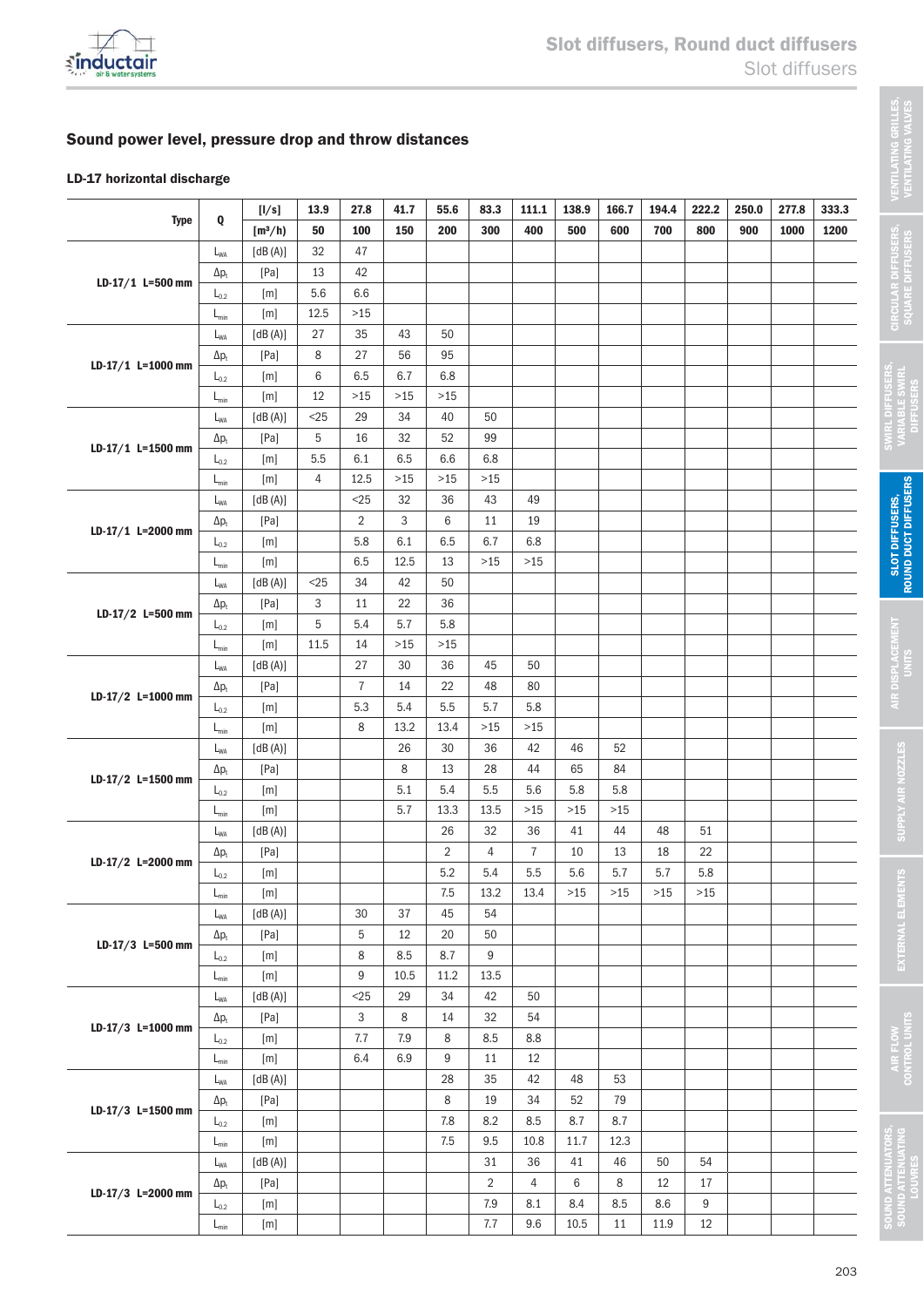

| <b>Type</b>       | Q                | [1/s]     | 13.9 | 27.8 | 41.7           | 55.6 | 83.3 | 111.1 | 138.9 | 166.7          | 194.4 | 222.2 | 250.0 | 277.8 | 333.3 |
|-------------------|------------------|-----------|------|------|----------------|------|------|-------|-------|----------------|-------|-------|-------|-------|-------|
|                   |                  | $[m^3/h)$ | 50   | 100  | 150            | 200  | 300  | 400   | 500   | 600            | 700   | 800   | 900   | 1000  | 1200  |
|                   | $L_{WA}$         | [dB(A)]   |      | 25   | 32             | 40   | 51   | 55    |       |                |       |       |       |       |       |
|                   | $\Delta p_t$     | [Pa]      |      | 3    | $\overline{7}$ | 12   | 29   | 50    |       |                |       |       |       |       |       |
| LD-17/4 L=500 mm  | $L_{0.2}$        | [m]       |      | 7.2  | 7.5            | 7.6  | 8    | 8.1   |       |                |       |       |       |       |       |
|                   | $L_{\text{min}}$ | [m]       |      | 8.2  | 9              | 9.5  | 10.5 | 11.2  |       |                |       |       |       |       |       |
|                   | $L_{WA}$         | [dB(A)]   |      |      |                | 35   | 38   | 46    | 53    | 60             |       |       |       |       |       |
| LD-17/4 L=1000 mm | $\Delta p_t$     | [Pa]      |      |      |                | 9    | 21   | 38    | 56    | 90             |       |       |       |       |       |
|                   | $L_{0.2}$        | [m]       |      |      |                | 7.5  | 7.6  | 7.7   | 7.9   | 8              |       |       |       |       |       |
|                   | $L_{\text{min}}$ | [m]       |      |      |                | 8.3  | 9    | 9.5   | 10.5  | 10.5           |       |       |       |       |       |
|                   | $L_{WA}$         | [dB(A)]   |      |      |                |      | 32   | 38    | 44    | 48             | 52    | 60    |       |       |       |
| LD-17/4 L=1500 mm | $\Delta p_t$     | [Pa]      |      |      |                |      | 10   | 19    | 30    | 44             | 60    | 80    |       |       |       |
|                   | $L_{0.2}$        | [m]       |      |      |                |      | 7.2  | 7.5   | 7.6   | 7.8            | 7.9   | 8     |       |       |       |
|                   | $L_{\text{min}}$ | [m]       |      |      |                |      | 7.5  | 8.7   | 9.5   | 9.8            | 10.2  | 10.4  |       |       |       |
|                   | $L_{WA}$         | [dB(A)]   |      |      |                |      |      | 34    | 38    | 42             | 45    | 49    | 52    | 56    | 60    |
| LD-17/4 L=2000 mm | $\Delta p_t$     | [Pa]      |      |      |                |      |      | 3     | 5     | $\overline{7}$ | 9     | 12    | 17    | 23    | 33    |
|                   | $L_{0.2}$        | [m]       |      |      |                |      |      | 7.4   | 7.5   | 7.6            | 7.8   | 7.8   | 7.8   | 7.9   | 8.3   |
|                   | $L_{\text{min}}$ | [m]       |      |      |                |      |      | 8.2   | 8.6   | 9.2            | 9.5   | 9.7   | 10.2  | 10.5  | 11.3  |

# Definition of symbols

| $L_{WA}$ | A-weighted sound power level |
|----------|------------------------------|
|----------|------------------------------|

- $\Delta \mathbf{p}_t$  Total pressure drop calculated to normal conditions
- $L_{0.2}$  Isothermal throw distance of supply air jet, when its velocity drops down to 0.2 m/s
- $L_{min}$  Minimum distance between diffusers, that the jet velocity is less than or equal to 0.2 m/s

# Conditions for L<sub>min</sub>:

| $Q = 600$ m <sup>3</sup> /h |                   |
|-----------------------------|-------------------|
| $L = 1000$ mm               |                   |
| Room height:                | $H = 2.8$ m       |
| Occupied zone height:       | 1.8 <sub>m</sub>  |
| Room temperature:           | 24 °C             |
| Supply temperature:         | $\Lambda$ T= -6 K |

### Sound power level, pressure drop and throw distances

#### LD-17 vertical discharge

| <b>Type</b>         |                  | [1/s]     | 13.9           | 27.8   | 41.7 | 55.6 | 83.3 | 111.1 | 138.9 | 166.7 | 194.4 | 222.2 | 250.0 | 277.8 | 333.3 |
|---------------------|------------------|-----------|----------------|--------|------|------|------|-------|-------|-------|-------|-------|-------|-------|-------|
|                     | Q                | $[m^3/h]$ | 50             | 100    | 150  | 200  | 300  | 400   | 500   | 600   | 700   | 800   | 900   | 1000  | 1200  |
|                     | $L_{WA}$         | [dB(A)]   | 32             | 47     |      |      |      |       |       |       |       |       |       |       |       |
| $LD-17/1$ L=500 mm  | $\Delta p_t$     | [Pa]      | 17             | 68     |      |      |      |       |       |       |       |       |       |       |       |
|                     | $L_{0.2}$ (+10K) | [m]       | 2.4            | 4.8    |      |      |      |       |       |       |       |       |       |       |       |
|                     | $L_{WA}$         | [dB(A)]   | 27             | 35     | 43   | 50   |      |       |       |       |       |       |       |       |       |
| $LD-17/1$ L=1000 mm | $\Delta p_t$     | [Pa]      | 4              | 17     | 39   | 68   |      |       |       |       |       |       |       |       |       |
|                     | $L_{0.2}$ (+10K) | [m]       | $\mathbf{1}$   | 2.4    | 3.5  | 5    |      |       |       |       |       |       |       |       |       |
|                     | $L_{WA}$         | [dB(A)]   | $<$ 25         | 29     | 34   | 40   | 50   |       |       |       |       |       |       |       |       |
| $LD-17/1$ L=1500 mm | $\Delta p_t$     | [Pa]      | $\overline{2}$ | 8      | 17   | 30   | 68   |       |       |       |       |       |       |       |       |
|                     | $L_{0.2}$ (+10K) | [m]       | 0.9            | 1.5    | 2.3  | 3.3  | 4.7  |       |       |       |       |       |       |       |       |
|                     | $L_{WA}$         | [dB(A)]   |                | $<$ 25 | 32   | 36   | 43   | 49    |       |       |       |       |       |       |       |
| $LD-17/1$ L=2000 mm | $\Delta p_t$     | [Pa]      |                | 4      | 10   | 17   | 39   | 68    |       |       |       |       |       |       |       |
|                     | $L_{0.2}$ (+10K) | [m]       |                | 0.8    | 1.8  | 2.4  | 3.8  | 4.8   |       |       |       |       |       |       |       |
|                     | $L_{WA}$         | [dB(A)]   | 25             | 35     | 43   | 51   |      |       |       |       |       |       |       |       |       |
| LD-17/2 L=500 mm    | $\Delta p_t$     | [Pa]      | 4              | 17     | 39   | 68   |      |       |       |       |       |       |       |       |       |
|                     | $L_{0.2}$ (+10K) | [m]       | 1.6            | 3      | 4    | 4.5  |      |       |       |       |       |       |       |       |       |
|                     | $L_{WA}$         | [dB(A)]   |                | 28     | 31   | 37   | 46   | 51    |       |       |       |       |       |       |       |
| LD-17/2 L=1000 mm   | $\Delta p_t$     | [Pa]      |                | 4      | 10   | 17   | 39   | 68    |       |       |       |       |       |       |       |
|                     | $L_{0.2}$ (+10K) | [m]       |                | 1.6    | 2.6  | 3    | 4.2  | 4.5   |       |       |       |       |       |       |       |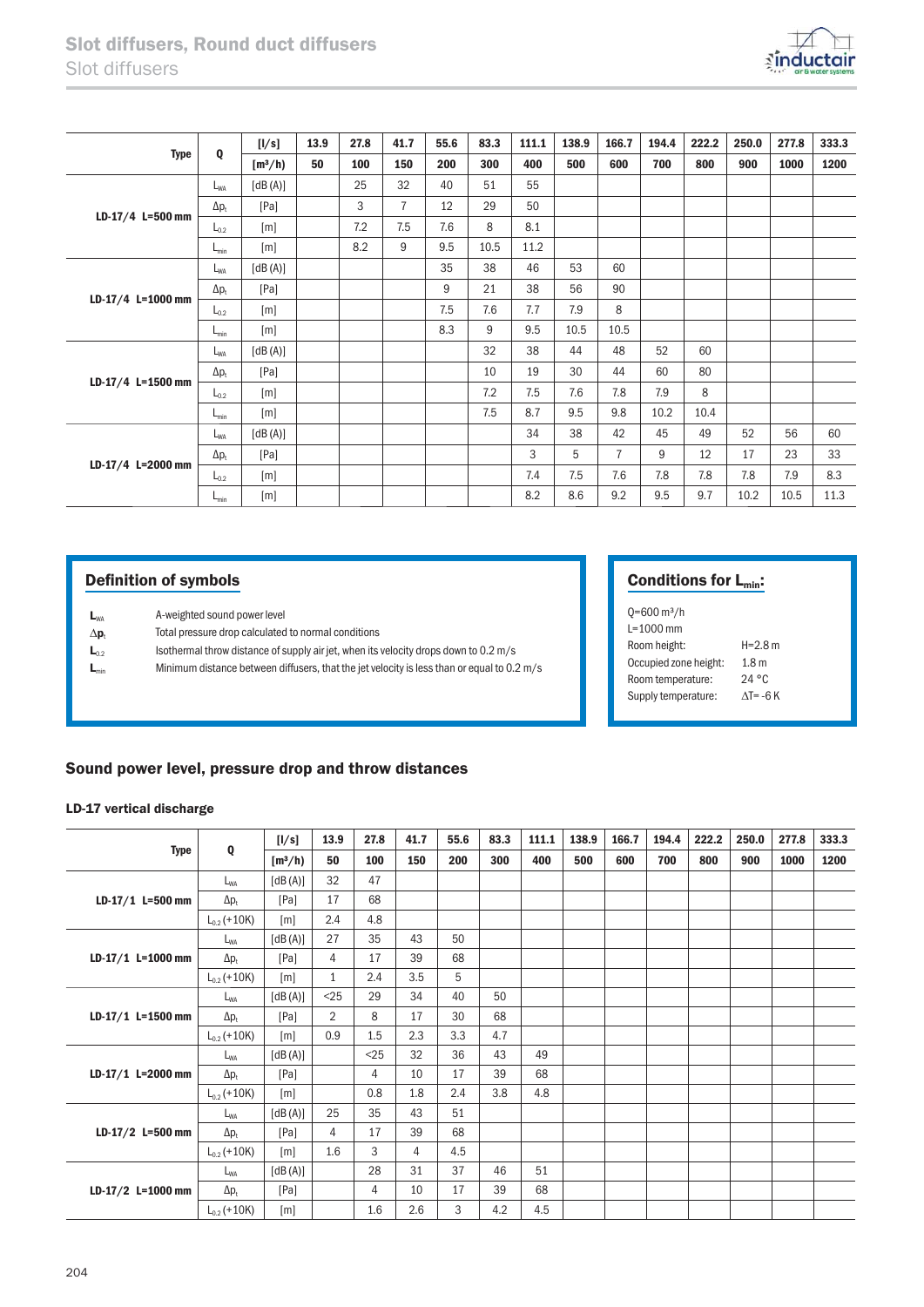

|                   |                  | [1/s]     | 13.9 | 27.8           | 41.7           | 55.6           | 83.3           | 111.1          | 138.9          | 166.7 | 194.4 | 222.2 | 250.0 | 277.8 | 333.3 |
|-------------------|------------------|-----------|------|----------------|----------------|----------------|----------------|----------------|----------------|-------|-------|-------|-------|-------|-------|
| <b>Type</b>       | Q                | $[m^3/h]$ | 50   | 100            | 150            | 200            | 300            | 400            | 500            | 600   | 700   | 800   | 900   | 1000  | 1200  |
|                   | $L_{WA}$         | [dB(A)]   |      |                | 26             | 30             | 36             | 42             | 46             | 52    |       |       |       |       |       |
| LD-17/2 L=1500 mm | $\Delta p_t$     | [Pa]      |      |                | $\overline{4}$ | 8              | 17             | 30             | 48             | 68    |       |       |       |       |       |
|                   | $L_{0.2}$ (+10K) | [m]       |      |                | 1.6            | 2.5            | 3.2            | 3.6            | $\overline{4}$ | 4.5   |       |       |       |       |       |
|                   | $L_{WA}$         | [dB(A)]   |      |                |                | 26             | 32             | 36             | 41             | 44    | 48    | 51    |       |       |       |
| LD-17/2 L=2000 mm | $\Delta p_t$     | [Pa]      |      |                |                | $\overline{4}$ | 10             | 17             | 27             | 39    | 52    | 68    |       |       |       |
|                   | $L_{0.2}$ (+10K) | [m]       |      |                |                | 1.8            | 2.5            | 3.1            | 3.5            | 3.8   | 4.3   | 4.5   |       |       |       |
|                   | $L_{WA}$         | [dB(A)]   |      | 31             | 38             | 46             | 55             |                |                |       |       |       |       |       |       |
| LD-17/3 L=500 mm  | $\Delta p_t$     | [Pa]      |      | 8              | 17             | 30             | 68             |                |                |       |       |       |       |       |       |
|                   | $L_{0.2}$ (+10K) | [m]       |      | 3.1            | 4.2            | 5.5            | 7.5            |                |                |       |       |       |       |       |       |
|                   | $L_{WA}$         | [dB(A)]   |      |                | 31             | 36             | 44             | 52             |                |       |       |       |       |       |       |
| LD-17/3 L=1000 mm | $\Delta p_t$     | [Pa]      |      |                | 4              | 8              | 17             | 30             |                |       |       |       |       |       |       |
|                   | $L_{0.2}$ (+10K) | [m]       |      |                | 1.9            | 3.1            | 4.2            | 5.5            |                |       |       |       |       |       |       |
|                   | $L_{WA}$         | [dB(A)]   |      |                |                | 30             | 37             | 44             | 50             | 55    |       |       |       |       |       |
| LD-17/3 L=1500 mm | $\Delta p_t$     | [Pa]      |      |                |                | 3              | 8              | 14             | 21             | 30    |       |       |       |       |       |
|                   | $L_{0.2}$ (+10K) | [m]       |      |                |                | 1.5            | 2.9            | 3.8            | 4.8            | 5.5   |       |       |       |       |       |
|                   | $L_{WA}$         | [dB(A)]   |      |                |                |                | 32             | 37             | 42             | 47    | 51    | 55    |       |       |       |
| LD-17/3 L=2000 mm | $\Delta p_t$     | [Pa]      |      |                |                |                | $\overline{4}$ | 8              | 12             | 17    | 23    | 30    |       |       |       |
|                   | $L_{0.2}$ (+10K) | [m]       |      |                |                |                | 1.9            | 3.1            | 3.8            | 4.3   | 5     | 5.5   |       |       |       |
|                   | $L_{WA}$         | [dB(A)]   |      | 27             | 34             | 42             | 53             | 57             |                |       |       |       |       |       |       |
| LD-17/4 L=500 mm  | $\Delta p_t$     | [Pa]      |      | $\overline{4}$ | 10             | 17             | 39             | 68             |                |       |       |       |       |       |       |
|                   | $L_{0.2}$ (+10K) | [m]       |      | 3.1            | 4.3            | 5.2            | 6.8            | 7.7            |                |       |       |       |       |       |       |
|                   | $L_{WA}$         | [dB(A)]   |      |                |                | 36             | 39             | 47             | 54             | 61    |       |       |       |       |       |
| LD-17/4 L=1000 mm | $\Delta p_{t}$   | [Pa]      |      |                |                | $\overline{4}$ | 10             | 17             | 27             | 39    |       |       |       |       |       |
|                   | $L_{0.2}$ (+10K) | [m]       |      |                |                | 3              | 4.4            | 5.2            | 6.1            | 6.7   |       |       |       |       |       |
|                   | $L_{WA}$         | [dB(A)]   |      |                |                |                | 33             | 39             | 45             | 49    | 53    | 61    |       |       |       |
| LD-17/4 L=1500 mm | $\Delta p_t$     | [Pa]      |      |                |                |                | 4              | 8              | 12             | 17    | 23    | 30    |       |       |       |
|                   | $L_{0.2}$ (+10K) | [m]       |      |                |                |                | 2.9            | 4.1            | 4.8            | 5.2   | 5.8   | 6.2   |       |       |       |
|                   | $L_{WA}$         | [dB(A)]   |      |                |                |                |                | 35             | 39             | 43    | 46    | 50    | 53    | 57    | 61    |
| LD-17/4 L=2000 mm | $\Delta p_t$     | [Pa]      |      |                |                |                |                | $\overline{4}$ | $\overline{7}$ | 10    | 13    | 17    | 22    | 27    | 39    |
|                   | $L_{0.2}$ (+10K) | [m]       |      |                |                |                |                | 3.1            | 4              | 4.3   | 4.8   | 5.3   | 5.8   | 6.1   | 6.8   |

# Definition of symbols

L<sub>wa</sub> A-weighted sound power level

- 
- $\Delta p_t$  Total pressure drop calculated to normal conditions<br>  $L_{0.2}$  (+10 °C) Isothermal throw distance of supply air jet with temp  $L_{0.2}$  (+10 °C) Isothermal throw distance of supply air jet with temperature +10K, when its velocity drops down to 0.2 m/s

VENTILATING GRILLES, VENTILATING VALVES

**VENTILATING GRILLES<br>VENTILATING VALVES** 

CIRCULAR DIFFUSERS, SQUARE DIFFUSERS

CIRCULAR DIFFUSERS,<br>SQUARE DIFFUSERS

SWIRL DIFFUSERS, VARIABLE SWIRL **DIFFUSERS** 

SWIRL DIFFUSERS,<br>VARIABLE SWIRL<br>DIFFUSERS

SLOT DIFFUSERS, ROUND DUCT DIFFUSERS

**SLOT DIFFUSERS,<br>ROUND DUCT DIFFUSERS** 

AIR DISPLACEMENT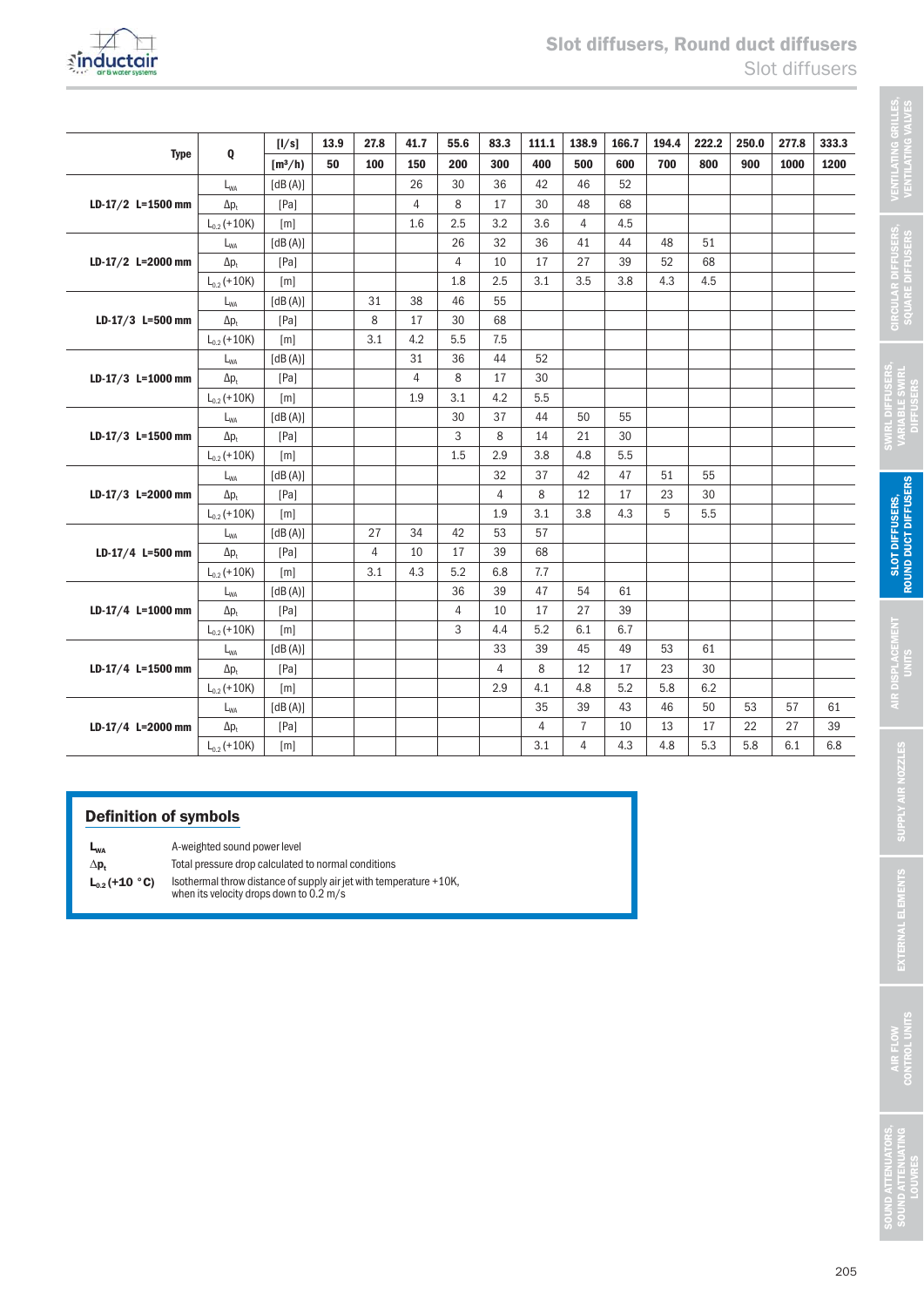

# Sound power level, pressure drop and throw distances

### LD-18 horizontal discharge

|                   |                             | [1/s]          | 27.8           | 41.7           | 55.6                    | 83.3         | 111.1          | 138.9          | 166.7          | 194.4   | 222.2 | 250.0  | 277.8 | 333.3  | 388.9 |
|-------------------|-----------------------------|----------------|----------------|----------------|-------------------------|--------------|----------------|----------------|----------------|---------|-------|--------|-------|--------|-------|
| <b>Type</b>       | Q                           | $[m^3/h]$      | 100            | 150            | 200                     | 300          | 400            | 500            | 600            | 700     | 800   | 900    | 1000  | 1200   | 1400  |
|                   | $L_{WA}$                    | [dB(A)]        | 41             | 51             |                         |              |                |                |                |         |       |        |       |        |       |
|                   | $\Delta p_t$                | [Pa]           | 24             | 53             |                         |              |                |                |                |         |       |        |       |        |       |
| LD-18/1 L=500 mm  | $L_{0.2}$                   | [m]            | 6.6            | 6.9            |                         |              |                |                |                |         |       |        |       |        |       |
|                   | $L_{\text{min}}$            | [m]            | $>15$          | $>15$          |                         |              |                |                |                |         |       |        |       |        |       |
|                   | $L_{WA}$                    | [dB(A)]        | 29             | 37             | 44                      |              |                |                |                |         |       |        |       |        |       |
|                   | $\Delta p_t$                | [Pa]           | 16             | 36             | 64                      |              |                |                |                |         |       |        |       |        |       |
| LD-18/1 L=1000 mm | $L_{0.2}$                   | [m]            | 6.2            | 6.5            | 6.7                     |              |                |                |                |         |       |        |       |        |       |
|                   | $L_{\text{min}}$            | [m]            | 12.8           | $>15$          | $>15$                   |              |                |                |                |         |       |        |       |        |       |
|                   | L <sub>WA</sub>             | [dB(A)]        | 25             | 31             | 36                      | 46           |                |                |                |         |       |        |       |        |       |
|                   | $\Delta p_t$                | [Pa]           | 9              | 19             | 34                      | 77           |                |                |                |         |       |        |       |        |       |
| LD-18/1 L=1500 mm | $L_{0.2}$                   | [m]            | 5.8            | 6.2            | 6.4                     | 6.6          |                |                |                |         |       |        |       |        |       |
|                   | $L_{\text{min}}$            | [m]            | 4.2            | 12.8           | $>15$                   | $>15$        |                |                |                |         |       |        |       |        |       |
|                   | $L_{WA}$                    | [dB(A)]        | 25             | 28             | 32                      | 40           | 47             | 53             | 58             | 62      |       |        |       |        |       |
|                   | $\Delta p_t$                | [Pa]           | $\mathbf{1}$   | $\overline{2}$ | 4                       | 9            | 15             | 24             | 35             | 47      |       |        |       |        |       |
| LD-18/1 L=2000 mm | $L_{0.2}$                   | [m]            | 5.2            | 5.9            | 6.2                     | 6.5          | 6.7            | 6.8            | 6.9            | 6.9     |       |        |       |        |       |
|                   | $L_{\text{min}}$            | [m]            | $\overline{2}$ | 6.6            | 12.8                    | $>15$        | $>15$          | $>15$          | $>15$          | $>15$   |       |        |       |        |       |
|                   | $L_{WA}$                    | [dB(A)]        | 29             | 37             | 45                      | 56           |                |                |                |         |       |        |       |        |       |
|                   | $\Delta p_t$                | [Pa]           | 6              | 13             | 24                      | 53           |                |                |                |         |       |        |       |        |       |
| LD-18/2 L=500 mm  | $L_{0.2}$                   | [m]            | 5.4            | 5.6            | 5.7                     | 5.8          |                |                |                |         |       |        |       |        |       |
|                   | $\mathsf{L}_{\mathsf{min}}$ | [m]            | 14             | $>15$          | $>15$                   | $>15$        |                |                |                |         |       |        |       |        |       |
|                   | $L_{WA}$                    | [dB(A)]        | $<$ 25         | 27             | 32                      | 40           | 48             |                |                |         |       |        |       |        |       |
|                   | $\Delta p_t$                | [Pa]           | 4              | 9              | 16                      | 37           | 65             |                |                |         |       |        |       |        |       |
| LD-18/2 L=1000 mm | $L_{0.2}$                   | [m]            | 5              | 5.3            | 5.5                     | 5.6          | 5.7            |                |                |         |       |        |       |        |       |
|                   | $L_{\text{min}}$            | [m]            | $\overline{2}$ | 8              | 13.4                    | $>15$        | >15            |                |                |         |       |        |       |        |       |
|                   | $L_{WA}$                    | [dB(A)]        |                | $<$ 25         | 27                      | 34           | 40             | 45             | 50             |         |       |        |       |        |       |
|                   | $\Delta p_{t}$              | [Pa]           |                | 5              | 9                       | 20           | 35             | 55             | 80             |         |       |        |       |        |       |
| LD-18/2 L=1500 mm | $L_{0.2}$                   | [m]            |                | 5              | 5.2                     | 5.4          | 5.6            | 5.7            | 5.7            |         |       |        |       |        |       |
|                   | $L_{\text{min}}$            | [m]            |                | $\overline{2}$ | 5.8                     | 13.4         | >15            | $>15$          | $>15$          |         |       |        |       |        |       |
|                   | $L_{WA}$                    | [dB(A)]        |                |                | 25                      | 30           | 35             | 39             | 44             | 47      | 51    | 54     | 57    | 62     | 67    |
|                   | $\Delta p_t$                | [Pa]           |                |                | $\mathbf{1}$            | 3            | 6              | 9              | 13             | 18      | 23    | 29     | 36    | 52     | 71    |
| LD-18/2 L=2000 mm | $L_{0.2}$                   | [m]            |                |                | 5                       | 5.3          | 5.4            | 5.5            | 5.6            | 5.7     | 5.7   | 5.7    | 5.8   | 5.8    | 5.8   |
|                   | $L_{\text{min}}$            | $[\mathsf{m}]$ |                |                | $\overline{\mathbf{c}}$ | 8            | 13.4           | $>15\,$        | $>15$          | $>15$   | $>15$ | $>15$  | $>15$ | $>15$  | $>15$ |
|                   | $L_{WA}$                    | [dB(A)]        | $<$ 25         | 31             | 37                      | 48           | 56             | 63             |                |         |       |        |       |        |       |
|                   | $\Delta p_{t}$              | [Pa]           | 3              | 6              | $11\,$                  | 24           | 42             | 66             |                |         |       |        |       |        |       |
| LD-18/3 L=500 mm  | $\mathsf{L}_{0.2}$          | [m]            | 8              | 8.3            | $8.6\,$                 | 8.8          | 9              | 9.1            |                |         |       |        |       |        |       |
|                   | $L_{\text{min}}$            | [m]            | 8              | $10\,$         | $11.2\,$                | 12.6         | 13.4           | 13.8           |                |         |       |        |       |        |       |
|                   | $L_{WA}$                    | [dB(A)]        |                | $<25$          | 27                      | 34           | 40             | 46             | 51             | 55      |       |        |       |        |       |
|                   | $\Delta p_t$                | [Pa]           |                | $\overline{4}$ | $\overline{7}$          | 16           | 29             | 45             | 65             | 88      |       |        |       |        |       |
| LD-18/3 L=1000 mm | $L_{0.2}$                   | [m]            |                | 7.7            | 8                       | 8.3          | $8.6\,$        | 8.7            | 8.8            | $\,8.9$ |       |        |       |        |       |
|                   | $\mathsf{L}_{\mathsf{min}}$ | [m]            |                | 6.4            | 8                       | 10           | 11.2           | 12             | 12.6           | 13      |       |        |       |        |       |
|                   | $L_{\textrm{WA}}$           | [dB(A)]        |                |                | $25$                    | 29           | 34             | 38             | 42             | 46      | 50    | 53     | 56    |        |       |
|                   | $\Delta p_t$                | [Pa]           |                |                | $\overline{4}$          | 9            | 15             | 24             | 34             | 47      | 61    | 77     | 96    |        |       |
| LD-18/3 L=1500 mm | $L_{0.2}$                   | $[{\sf m}]$    |                |                | 7.6                     | 8            | 8.2            | 8.4            | 8.6            | 8.7     | 8.7   | 8.8    | 8.9   |        |       |
|                   | $\mathsf{L}_{\mathsf{min}}$ | [m]            |                |                | 5.8                     | 8.2          | 9.6            | 10.6           | 11.2           | 11.8    | 12.2  | 12.6   | 12.8  |        |       |
|                   | $L_{WA}$                    | [dB(A)]        |                |                |                         | 26           | 30             | 34             | 37             | 40      | 44    | 46     | 49    | 54     | 58    |
|                   | $\Delta p_{\rm t}$          | [Pa]           |                |                |                         | $\mathbf{1}$ | $\overline{2}$ | $\mathfrak{S}$ | $\overline{4}$ | 6       | 8     | $10\,$ | 12    | $17\,$ | 23    |
| LD-18/3 L=2000 mm | $L_{0.2}$                   | $[\mathsf{m}]$ |                |                |                         | 7.7          | 8              | 8.2            | 8.4            | 8.5     | 8.6   | 8.6    | 8.7   | 8.8    | 8.9   |
|                   | $L_{\text{min}}$            | $[\mathsf{m}]$ |                |                |                         | $6.4\,$      | 8              | 9.2            | $10\,$         | 10.8    | 11.2  | 11.8   | 12    | 12.6   | 13    |
|                   |                             |                |                |                |                         |              |                |                |                |         |       |        |       |        |       |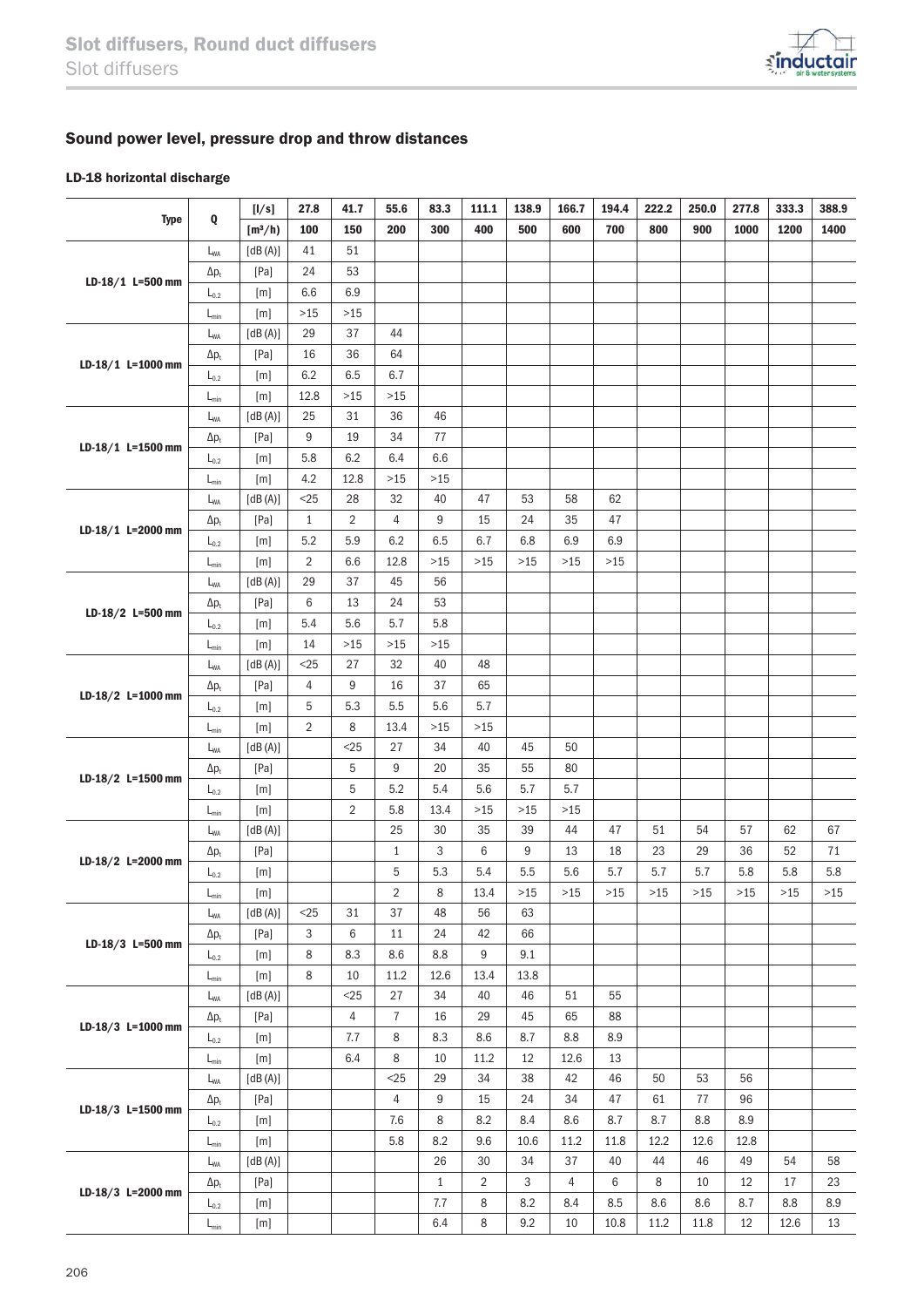| <b>Type</b>       |                  | [1/s]     | 27.8 | 41.7 | 55.6           | 83.3           | 111.1          | 138.9 | 166.7          | 194.4 | 222.2          | 250.0 | 277.8 | 333.3 | 388.9 |
|-------------------|------------------|-----------|------|------|----------------|----------------|----------------|-------|----------------|-------|----------------|-------|-------|-------|-------|
|                   | Q                | $[m^3/h]$ | 100  | 150  | 200            | 300            | 400            | 500   | 600            | 700   | 800            | 900   | 1000  | 1200  | 1400  |
|                   | L <sub>WA</sub>  | [dB(A)]   |      | 28   | 34             | 44             | 52             | 58    | 64             | 68    |                |       |       |       |       |
|                   | $\Delta p_t$     | [Pa]      |      | 3    | 6              | 13             | 24             | 37    | 53             | 72    |                |       |       |       |       |
| LD-18/4 L=500 mm  | $L_{0.2}$        | [m]       |      | 7.4  | 7.6            | 7.8            | 8              | 8.1   | 8.2            | 8.3   |                |       |       |       |       |
|                   | $L_{\text{min}}$ | [m]       |      | 8.2  | 9              | 10.2           | 10.6           | 11    | 11.2           | 11.4  |                |       |       |       |       |
|                   | $L_{WA}$         | [dB(A)]   |      |      | $25$           | 31             | 37             | 42    | 47             | 51    | 55             | 58    |       |       |       |
|                   | $\Delta p_t$     | [Pa]      |      |      | $\overline{4}$ | 9              | 16             | 26    | 37             | 50    | 65             | 83    |       |       |       |
| LD-18/4 L=1000 mm | $L_{0.2}$        | [m]       |      |      | $\overline{7}$ | 7.4            | 7.6            | 7.7   | 7.8            | 7.9   | 8              | 8     |       |       |       |
|                   | $L_{min}$        | [m]       |      |      | 6.2            | 8.2            | 9              | 9.6   | 10.2           | 10.4  | 10.6           | 10.8  |       |       |       |
|                   | $L_{WA}$         | [dB(A)]   |      |      |                | 26             | 31             | 35    | 38             | 42    | 45             | 48    | 51    | 56    |       |
|                   | $\Delta p_t$     | [Pa]      |      |      |                | 5              | 9              | 14    | 20             | 28    | 36             | 46    | 57    | 82    |       |
| LD-18/4 L=1500 mm | $L_{0.2}$        | [m]       |      |      |                | $\overline{7}$ | 7.3            | 7.4   | 7.6            | 7.7   | 7.8            | 7.8   | 7.9   | 8     |       |
|                   | $L_{\text{min}}$ | [m]       |      |      |                | 6.2            | 7.6            | 8.4   | 9              | 9.6   | 9.8            | 10    | 10.4  | 10.6  |       |
|                   | $L_{WA}$         | [dB(A)]   |      |      |                |                | 28             | 31    | 34             | 37    | 40             | 42    | 45    | 50    | 54    |
| LD-18/4 L=2000 mm | $\Delta p_t$     | [Pa]      |      |      |                |                | $\overline{2}$ | 3     | $\overline{4}$ | 6     | $\overline{7}$ | 9     | 11    | 16    | 22    |
|                   | $L_{0.2}$        | [m]       |      |      |                |                | $\overline{7}$ | 7.2   | 7.4            | 7.5   | 7.6            | 7.7   | 7.7   | 7.8   | 7.9   |
|                   | $L_{min}$        | [m]       |      |      |                |                | 6.2            | 7.4   | 8.2            | 8.6   | 9.2            | 9.4   | 9.8   | 10.2  | 10.4  |

## Definition of symbols

- $L_{WA}$  A-weighted sound power level
- $\Delta p_t$  Total pressure drop calculated to normal conditions
- $L_{0.2}$  Isothermal throw distance of supply air jet, when its velocity
- drops down to 0.2 m/s
- $L_{min}$  Minimum distance between diffusers, that the jet velocity is less than or equal to 0.2 m/s

# Conditions for L<sub>min</sub>:

| $Q = 600 \text{ m}^3/h$ |                  |
|-------------------------|------------------|
| $L = 1000$ mm           |                  |
| Room height:            | $H = 2.8 m$      |
| Occupied zone height:   | 1.8 <sub>m</sub> |
| Room temperature:       | 24 °C            |
| Supply temperature:     | AT= -6 K         |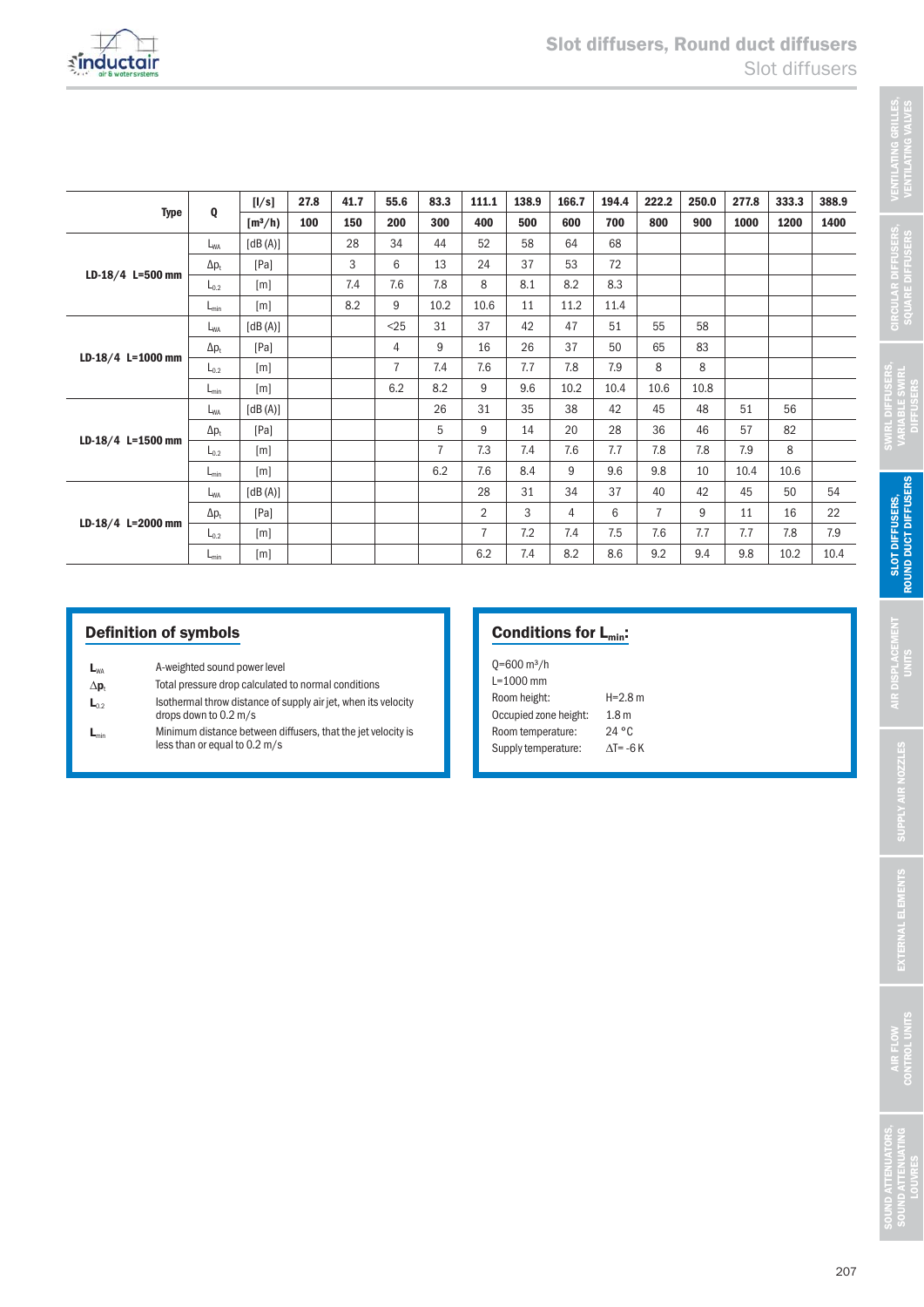

### Sound power level, pressure drop and throw distances

#### LD-18 vertical discharge

|                     | Q                | [I/s]     | 27.8           | 41.7           | 55.6           | 83.3 | 111.1          | 138.9 | 166.7          | 194.4 | 222.2          | 250.0          | 277.8 | 333.3 | 388.9 |
|---------------------|------------------|-----------|----------------|----------------|----------------|------|----------------|-------|----------------|-------|----------------|----------------|-------|-------|-------|
| <b>Type</b>         |                  | $[m^3/h]$ | 100            | 150            | 200            | 300  | 400            | 500   | 600            | 700   | 800            | 900            | 1000  | 1200  | 1400  |
|                     | $L_{WA}$         | [dB(A)]   | 40             | 51             |                |      |                |       |                |       |                |                |       |       |       |
| LD-18/1 L=500 mm    | $\Delta p_t$     | [Pa]      | 25             | 56             |                |      |                |       |                |       |                |                |       |       |       |
|                     | $L_{0.2}$ (+10K) | [m]       | 3.4            | 5.1            |                |      |                |       |                |       |                |                |       |       |       |
|                     | $L_{WA}$         | [dB(A)]   | 29             | 36             | 43             |      |                |       |                |       |                |                |       |       |       |
| $LD-18/1$ L=1000 mm | $\Delta p_t$     | [Pa]      | 17             | 39             | 69             |      |                |       |                |       |                |                |       |       |       |
|                     | $L_{0.2}$ (+10K) | [m]       | 1.5            | 2.5            | 3.4            |      |                |       |                |       |                |                |       |       |       |
|                     | $L_{WA}$         | $[dB(A)]$ | 25             | 31             | 36             | 45   |                |       |                |       |                |                |       |       |       |
| LD-18/1 L=1500 mm   | $\Delta p_t$     | [Pa]      | 10             | 21             | 38             | 86   |                |       |                |       |                |                |       |       |       |
|                     | $L_{0.2}$ (+10K) | [m]       | 0.7            | 1.5            | 2.2            | 3.5  |                |       |                |       |                |                |       |       |       |
|                     | $L_{WA}$         | [dB(A)]   |                | 28             | 32             | 39   | 46             | 52    | 57             |       |                |                |       |       |       |
| LD-18/1 L=2000 mm   | $\Delta p_t$     | [Pa]      |                | $\overline{4}$ | $\overline{7}$ | 17   | 30             | 47    | 67             |       |                |                |       |       |       |
|                     | $L_{0.2}$ (+10K) | [m]       |                | 0.9            | $\overline{2}$ | 2.5  | 3.5            | 4.4   | 5.2            |       |                |                |       |       |       |
|                     | $L_{WA}$         | [dB(A)]   | 29             | 37             | 44             | 55   |                |       |                |       |                |                |       |       |       |
| LD-18/2 L=500 mm    | $\Delta p_t$     | [Pa]      | 6              | 14             | 25             | 56   |                |       |                |       |                |                |       |       |       |
|                     | $L_{0.2}$ (+10K) | [m]       | 2.4            | 3.2            | 3.8            | 4.6  |                |       |                |       |                |                |       |       |       |
| $LD-18/2$ L=1000 mm | $L_{WA}$         | [dB(A)]   | $<$ 25         | 27             | 32             | 40   | 47             |       |                |       |                |                |       |       |       |
|                     | $\Delta p_t$     | [Pa]      | 4              | 10             | 17             | 39   | 69             |       |                |       |                |                |       |       |       |
|                     | $L_{0.2}$ (+10K) | [m]       | $\mathbf{1}$   | 1.9            | 2.4            | 3.2  | 3.8            |       |                |       |                |                |       |       |       |
|                     | $L_{WA}$         | [dB(A)]   |                | $25$           | 27             | 33   | 39             | 44    | 49             |       |                |                |       |       |       |
| LD-18/2 L=1500 mm   | $\Delta p_t$     | [Pa]      |                | 6              | 10             | 22   | 39             | 61    | 88             |       |                |                |       |       |       |
|                     | $L_{0.2}$ (+10K) | [m]       |                | 1.1            | 1.7            | 2.4  | 3              | 3.4   | 3.8            |       |                |                |       |       |       |
|                     | $L_{WA}$         | [dB(A)]   |                |                | 25             | 30   | 35             | 39    | 43             | 47    | 50             | 53             | 56    | 61    |       |
| LD-18/2 L=2000 mm   | $\Delta p_t$     | [Pa]      |                |                | $\overline{2}$ | 5    | 9              | 15    | 21             | 29    | 38             | 48             | 59    | 85    |       |
|                     | $L_{0.2}$ (+10K) | [m]       |                |                | $\mathbf{1}$   | 1.9  | 2.4            | 2.9   | 3.2            | 3.5   | 3.8            | $\overline{4}$ | 4.3   | 4.6   |       |
|                     | $L_{WA}$         | [dB(A)]   | 23             | 30             | 36             | 46   | 54             | 60    |                |       |                |                |       |       |       |
| LD-18/3 L=500 mm    | $\Delta p_t$     | [Pa]      | 3              | 6              | 11             | 25   | 44             | 69    |                |       |                |                |       |       |       |
|                     | $L_{0.2}$ (+10K) | [m]       | 1.9            | 3.1            | $\overline{4}$ | 5.7  | 7.1            | 8.2   |                |       |                |                |       |       |       |
|                     | $L_{WA}$         | [dB(A)]   |                | $<$ 25         | 26             | 33   | 39             | 44    | 49             | 53    |                |                |       |       |       |
| LD-18/3 L=1000 mm   | $\Delta p_t$     | [Pa]      |                | $\overline{4}$ | 8              | 17   | 31             | 49    | 70             | 95    |                |                |       |       |       |
|                     | $L_{0.2}$ (+10K) | [m]       |                | 1.3            | 1.9            | 3.1  | $\overline{4}$ | 5     | 5.8            | 6.5   |                |                |       |       |       |
|                     | $L_{WA}$         | [dB(A)]   |                |                | 23             | 28   | 33             | 37    | 41             | 45    | 48             | 51             |       |       |       |
| LD-18/3 L=1500 mm   | $\Delta p_t$     | [Pa]      |                |                | 5              | 10   | 18             | 28    | 41             | 56    | 73             | 92             |       |       |       |
|                     | $L_{0.2}$ (+10K) | [m]       |                |                | $\mathbf{1}$   | 1.9  | 2.7            | 3.4   | $\overline{4}$ | 4.7   | 5.2            | 5.8            |       |       |       |
|                     | $L_{WA}$         | [dB(A)]   |                |                |                | 26   | 29             | 33    | 36             | 39    | 42             | 45             | 47    | 52    | 56    |
| LD-18/3 L=2000 mm   | $\Delta p_t$     | [Pa]      |                |                |                | 3    | 5              | 8     | 12             | 16    | 21             | 27             | 34    | 48    | 66    |
|                     | $L_{0.2}$ (+10K) | [m]       |                |                |                | 1.3  | 1.9            | 2.5   | 3.1            | 3.6   | $\overline{4}$ | 4.5            | 5     | 5.8   | 6.5   |
|                     | $L_{WA}$         | [dB(A)]   | 21             | 27             | 33             | 42   | 50             | 56    | 61             |       |                |                |       |       |       |
| LD-18/4 L=500 mm    | $\Delta p_t$     | [Pa]      | $\overline{2}$ | 3              | 6              | 14   | 25             | 39    | 56             |       |                |                |       |       |       |
|                     | $L_{0.2}$ (+10K) | [m]       | 2.1            | 3.3            | 4.1            | 5.4  | 6.4            | 7.2   | 7.9            |       |                |                |       |       |       |

## Definition of symbols

- L<sub>WA</sub> A-weighted sound power level
- $\Delta p_t$  Total pressure drop calculated to normal conditions
- $L_{0.2}$  (+10 °C) Isothermal throw distance of supply air jet with temperature +10K, when its velocity drops down to 0.2 m/s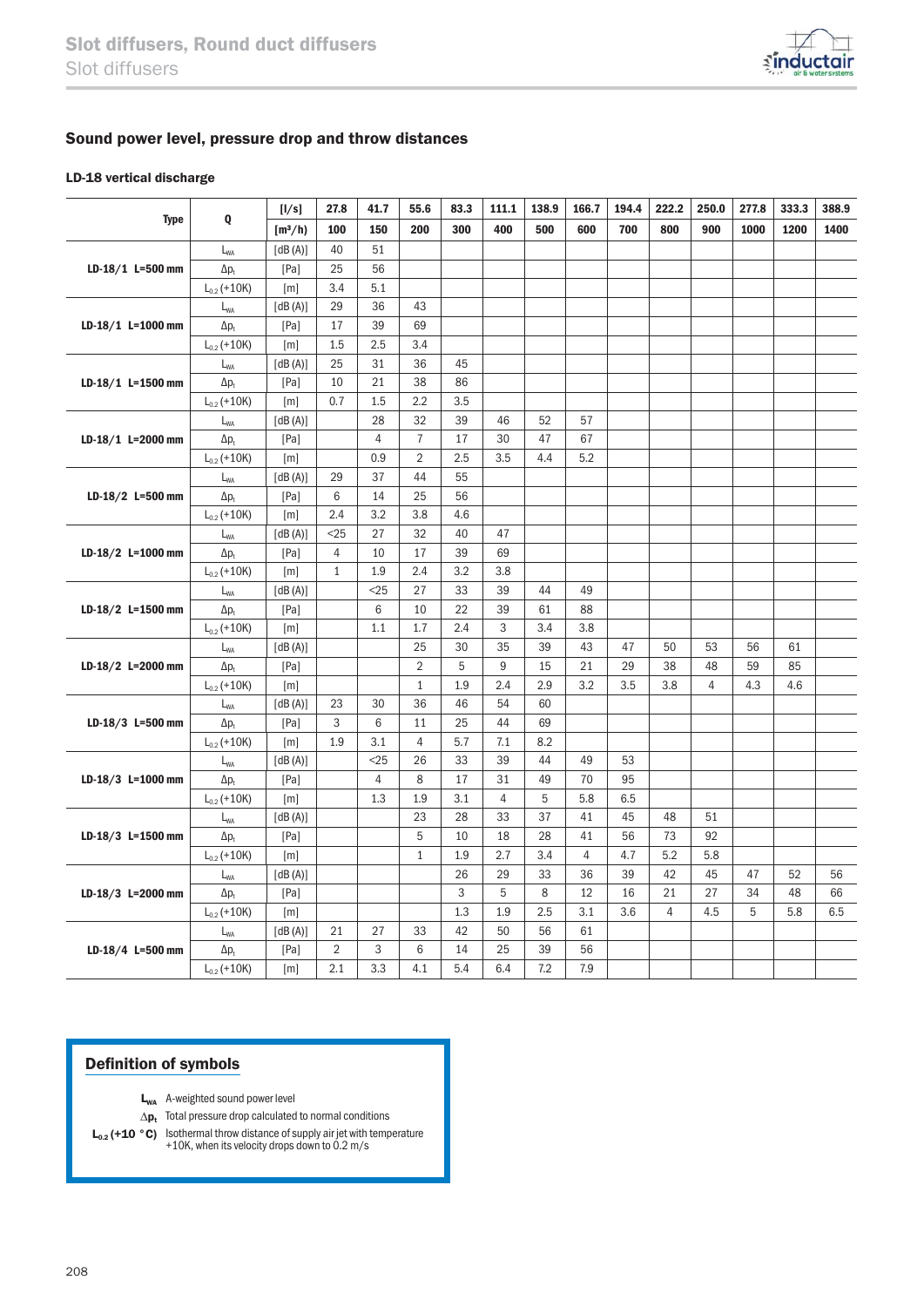

|                     | Q                | [1/s]     | 27.8 | 41.7 | 55.6 | 83.3 | 111.1 | 138.9 | 166.7 | 194.4 | 222.2 | 250.0 | 277.8 | 333.3 | 388.9 |
|---------------------|------------------|-----------|------|------|------|------|-------|-------|-------|-------|-------|-------|-------|-------|-------|
| Type                |                  | $[m^3/h]$ | 100  | 150  | 200  | 300  | 400   | 500   | 600   | 700   | 800   | 900   | 1000  | 1200  | 1400  |
|                     | L <sub>WA</sub>  | [dB(A)]   |      |      | $25$ | 30   | 36    | 41    | 45    | 49    | 53    | 56    |       |       |       |
| LD-18/4 L=1000 mm   | $\Delta p_t$     | [Pa]      |      |      | 4    | 10   | 18    | 27    | 39    | 54    | 70    | 89    |       |       |       |
|                     | $L_{0.2}$ (+10K) | [m]       |      |      | 2.1  | 3.3  | 4.1   | 4.8   | 5.4   | 6     | 6.5   | 6.9   |       |       |       |
|                     | L <sub>WA</sub>  | [dB(A)]   |      |      |      | 26   | 30    | 34    | 37    | 41    | 44    | 47    | 50    | 54    |       |
| $LD-18/4$ L=1500 mm | $\Delta p_t$     | [Pa]      |      |      |      | 6    | 10    | 16    | 23    | 32    | 41    | 52    | 65    | 93    |       |
|                     | $L_{0.2}$ (+10K) | [m]       |      |      |      | 2.1  | 2.9   | 3.6   | 4.1   | 4.6   | 5     | 5.5   | 5.8   | 6.5   |       |
|                     | L <sub>WA</sub>  | [dB(A)]   |      |      |      |      | 27    | 30    | 33    | 36    | 39    | 41    | 44    | 48    | 52    |
| $LD-18/4$ L=2000 mm | $\Delta p_t$     | [Pa]      |      |      |      |      | 3     | 5     |       | 10    | 13    | 16    | 20    | 29    | 39    |
|                     | $L_{02}$ (+10K)  | [m]       |      |      |      |      | 2.1   | 2.8   | 3.3   | 3.8   | 4.2   | 4.5   | 4.8   | 5.5   | 6     |

# Pressure drop

(valid for horizontal discharge and plenum box with 100 % opened volume control damper)









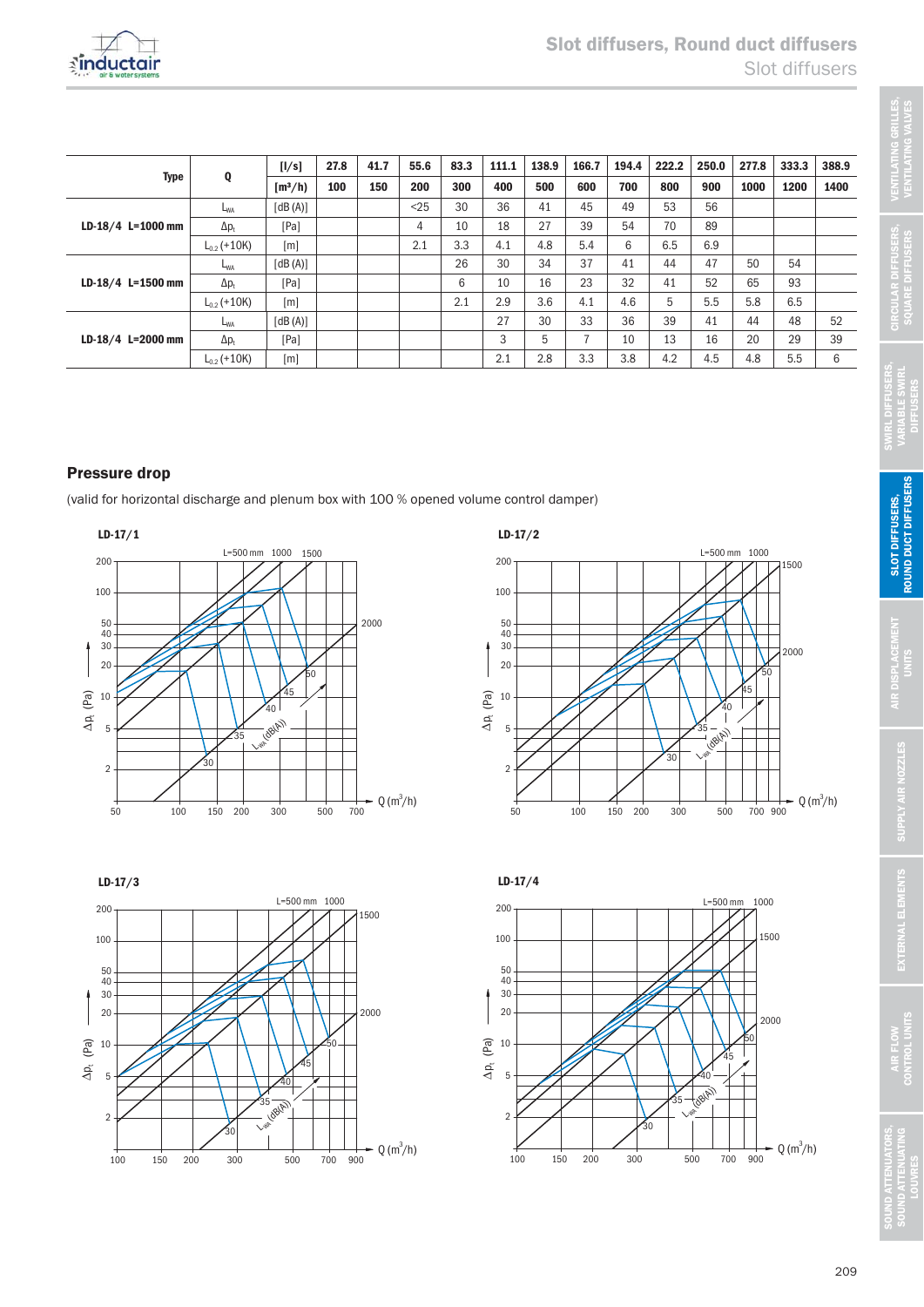

### Correction factors

| $LD-17/1$  | <b>Type of discharge</b>        | <b>Horizontal</b> |                  | <b>Vertical</b> |                  |  |
|------------|---------------------------------|-------------------|------------------|-----------------|------------------|--|
| Length     | <b>Volume control</b><br>damper | <b>Open</b>       | <b>Closed</b>    | <b>Open</b>     | <b>Closed</b>    |  |
| $L = 500$  | $\Delta p_t$                    | x <sub>1</sub>    | x <sub>1.1</sub> | $x$ 1.1         | x <sub>1.5</sub> |  |
|            | $L_{WA}$                        | ٠                 | $+1$             |                 | $+2$             |  |
| $L = 1000$ | $\Delta p_t$                    | x <sub>1</sub>    | x 1.2            | x 1.2           | x <sub>1.5</sub> |  |
|            | $L_{WA}$                        | ٠                 | $+2$             |                 | $+1$             |  |
| $L = 1500$ | $\Delta p_t$                    | x <sub>1</sub>    | x <sub>1.3</sub> | x 1.2           | x 1.6            |  |
|            | $L_{WA}$                        | ٠                 | $+2$             | ٠               | $+1$             |  |
|            | $\Delta p_t$                    | x <sub>1</sub>    | x2.9             | x 2.0           | x2.7             |  |
| $L = 2000$ | $L_{WA}$                        | ٠                 | $+2$             | ٠               | ۰                |  |

| $LD-17/2$  | <b>Type of discharge</b>        | <b>Horizontal</b> |                |             | <b>Vertical</b> |
|------------|---------------------------------|-------------------|----------------|-------------|-----------------|
| Length     | <b>Volume control</b><br>damper |                   | <b>Closed</b>  | <b>Open</b> | <b>Closed</b>   |
| $L = 500$  | $\Delta p_t$                    | x <sub>1</sub>    | x <sub>2</sub> | x 1.0       | x 2.2           |
|            | L <sub>WA</sub>                 | -                 | $+4$           | $+1$        | $+2$            |
| $L = 1000$ | $\Delta p_t$                    | x <sub>1</sub>    | x2.3           | x 1.2       | x 2.2           |
|            | L <sub>WA</sub>                 |                   | $+4$           | $+1$        | $+2$            |
| $L = 1500$ | $\Delta p_t$                    | x <sub>1</sub>    | x2.3           | x 1.2       | x 2.3           |
|            | $L_{WA}$                        |                   | $+3$           |             | $+1$            |
| $L = 2000$ | $\Delta p_t$                    | x <sub>1</sub>    | x <sub>3</sub> | x 1.6       | x3.4            |
|            | L <sub>WA</sub>                 |                   | $+3$           |             | $+1$            |

| $LD-17/3$  | <b>Type of discharge</b>        | <b>Horizontal</b>        |               | <b>Vertical</b> |               | $LD-17/4$  | <b>Type of discharge</b>        | <b>Horizontal</b>        |                | <b>Vertical</b>  |               |
|------------|---------------------------------|--------------------------|---------------|-----------------|---------------|------------|---------------------------------|--------------------------|----------------|------------------|---------------|
| Length     | <b>Volume control</b><br>damper | <b>Open</b>              | <b>Closed</b> | <b>Open</b>     | <b>Closed</b> | Length     | <b>Volume control</b><br>damper | <b>Open</b>              | <b>Closed</b>  | <b>Open</b>      | <b>Closed</b> |
| $L=500$    | $\Delta p_t$                    | x <sub>1</sub>           | x2.5          | x 1.1           | x2.4          |            | $\Delta p_t$                    | x <sub>1</sub>           | x 2.2          | x 1.2            | x2.4          |
|            | L <sub>WA</sub>                 | $\sim$                   | $+5$          | $+1$            | $+4$          | $L = 500$  | L <sub>WA</sub>                 | ۰                        | $+6$           | $+2$             | $+3$          |
|            | $\Delta p_t$                    | x <sub>1</sub>           | x 2.6         | x 1.2           | x2.5          |            | $\Delta p_t$                    | x <sub>1</sub>           | x 2.4          | x 1.2            | x2.4          |
| $L = 1000$ | L <sub>WA</sub>                 | $\overline{\phantom{a}}$ | $+6$          | $+2$            | $+4$          | $L = 1000$ | L <sub>WA</sub>                 | $\overline{\phantom{a}}$ | $+5$           | $+1$             | $+3$          |
|            | $\Delta p_t$                    | x <sub>1</sub>           | x 2.7         | x 1.2           | x 2.8         |            | $\Delta p_t$                    | x <sub>1</sub>           | x2.7           | x 1.2            | x2.7          |
| $L = 1500$ | L <sub>WA</sub>                 | $\sim$                   | $+6$          | $+2$            | $+3$          | $L = 1500$ | L <sub>WA</sub>                 | $\overline{\phantom{a}}$ | $+6$           | $+1$             | $+2$          |
|            | $\Delta p_t$                    | x <sub>1</sub>           | x3.2          | x2.5            | x6            |            | $\Delta p_t$                    | x <sub>1</sub>           | x <sub>5</sub> | x <sub>1.9</sub> | $x$ 4.3       |
| $L = 2000$ | L <sub>WA</sub>                 | $\overline{\phantom{a}}$ | $+5$          | $+1$            | $+2$          | $L = 2000$ | L <sub>WA</sub>                 | -                        | $+6$           | $+1$             | $+2$          |
|            |                                 |                          |               |                 |               |            |                                 |                          |                |                  |               |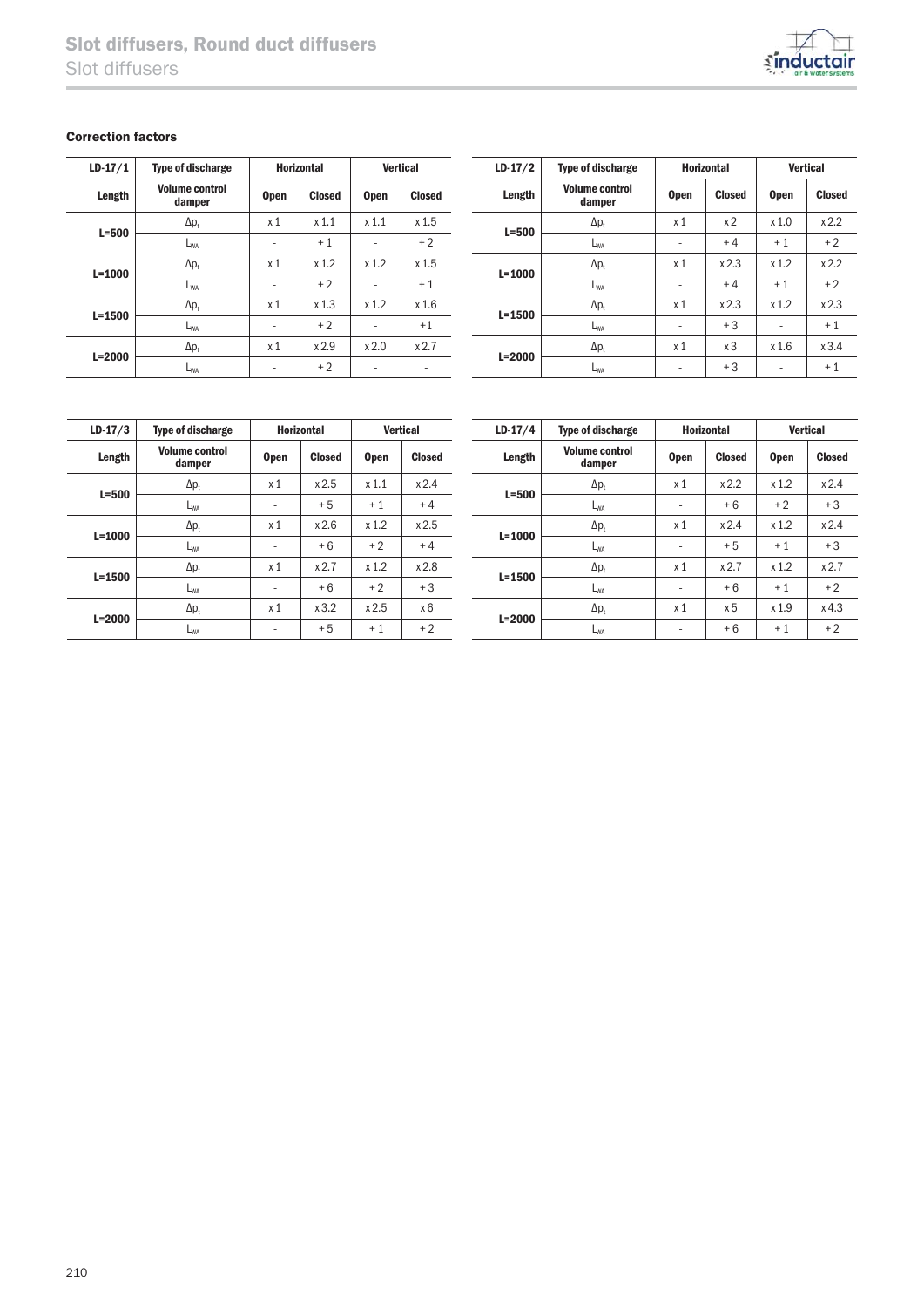

## Pressure drop

(valid for horizontal discharge and plenum box with 100 % opened volume control damper)









**DIFFUSERS** 

AIR FLOW<br>CONTROL UNITS

ND ATTENUATO<br>IND ATTENUATI